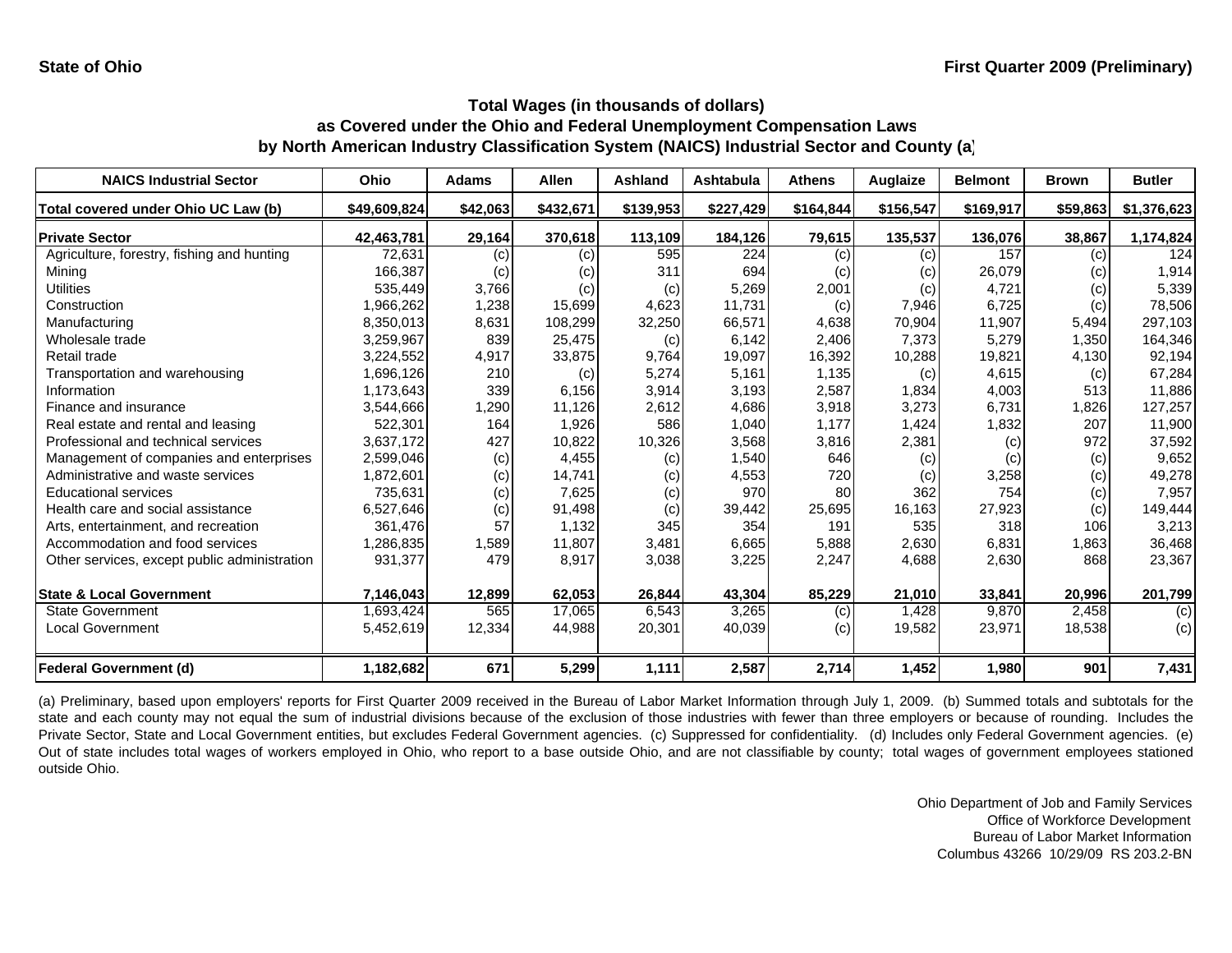| <b>NAICS Industrial Sector</b>               | Carroll  | Champaign | <b>Clark</b> | <b>Clermont</b> | <b>Clinton</b> | Columbiana | <b>Coshocton</b> | Crawford | Cuyahoga    | <b>Darke</b> |
|----------------------------------------------|----------|-----------|--------------|-----------------|----------------|------------|------------------|----------|-------------|--------------|
| Total covered under Ohio UC Law (b)          | \$35,493 | \$78,813  | \$387,388    | \$499,444       | \$263,501      | \$204,996  | \$87,555         | \$99,683 | \$7,821,645 | \$131,968    |
| <b>Private Sector</b>                        | 28,184   | 61,491    | 326,379      | 425,029         | 233,864        | 168,577    | 75,373           | 82,525   | 6,863,271   | 113,009      |
| Agriculture, forestry, fishing and hunting   | 113      | (c)       | 2,754        | (c)             | (c)            | 487        | 459              | (c)      | 1.117       | (c)          |
| Minina                                       | 815      | (c)       | 341          | (c)             | (c)            | 2,372      | 2,619            | (c)      | 4,858       | (c)          |
| Utilities                                    | 655      | (c)       | (c)          | 12,172          | (c)            | 2,668      | 12,201           | (c)      | 36,134      | 967          |
| Construction                                 | 1,234    | 2,133     | 11,316       | 22,913          | 1,990          | 6,857      | 1.709            | 2,511    | 233.922     | 6,639        |
| Manufacturing                                | 10,045   | 31,062    | 73,485       | 61,600          | 38,390         | 48,368     | 27,615           | 31,144   | 972.869     | 37,282       |
| Wholesale trade                              | 713      | 2,754     | (c)          | 44,170          | (c)            | 8,998      | 1,211            | 4,796    | 591,879     | 7,558        |
| Retail trade                                 | 4,573    | 5,925     | 30,458       | 54,311          | 10,235         | 20,512     | 5,632            | 6,787    | 371,183     | 9,632        |
| Transportation and warehousing               | 2,289    | (c)       | 24,548       | 20,494          | 139,938        | 8,189      | 1,991            | (c)      | 207,255     | 8,668        |
| Information                                  | 327      | 913       | 3,460        | 21,531          | 2,580          | 1,278      | 720              | 568      | 219,246     | 806          |
| Finance and insurance                        | 423      | 2,010     | 23,091       | 62,237          | 6,926          | 6,152      | 2,041            | 7,274    | 919,721     | 6,715        |
| Real estate and rental and leasing           | 212      | 404       | 2,878        | 5,803           | 1,015          | 988        | 417              | 350      | 131,594     | 741          |
| Professional and technical services          | 532      | 1,713     | 11,251       | 24,888          | 1,864          | 4,113      | (c)              | 2,860    | 733,988     | (c)          |
| Management of companies and enterprises      | (c)      | (c)       | 11,613       | 5,672           | 2,120          | 571        | (c)              | (c)      | 374,388     | (c)          |
| Administrative and waste services            | (c)      | (c)       | 8,173        | 11,898          | 2,072          | 7,148      | 3,479            | (c)      | 299,984     | 2,667        |
| <b>Educational services</b>                  |          | (c)       | 7,503        | 2,935           | (c)            | 1,761      | 116              | (c)      | 183,375     | 214          |
| Health care and social assistance            | 3,976    | (c)       | 66,175       | 42,452          | (c)            | 36,312     | 10,170           | (c)      | 1,146,500   | 16,603       |
| Arts, entertainment, and recreation          | 138      | 345       | 1.440        | 2,392           | 195            | 581        | 290              | 112      | 120,341     | 415          |
| Accommodation and food services              | 986      | 2,388     | 13,016       | 19,190          | 3,482          | 5,651      | 1,674            | 2,646    | 172,427     | 2,478        |
| Other services, except public administration | 849      | 911       | 13,206       | 10,179          | 1,947          | 5,572      | 1,536            | 1,519    | 142,488     | 2,051        |
| <b>State &amp; Local Government</b>          | 7,308    | 17,322    | 61,008       | 74,415          | 29,637         | 36,419     | 12,182           | 17,158   | 958,373     | 18,960       |
| <b>State Government</b>                      | 454      | 802       | 3,503        | 6,288           | 2,523          | 3,390      | 661              | 2,141    | 71,438      | 595          |
| <b>Local Government</b>                      | 6,854    | 16,520    | 57,505       | 68,127          | 27,114         | 33,029     | 11,521           | 15,017   | 886,935     | 18,365       |
| <b>Federal Government (d)</b>                | 487      | 765       | 9,357        | 4,092           | 2,500          | 8,096      | 992              | 947      | 261,025     | 1,182        |

(a) Preliminary, based upon employers' reports for First Quarter 2009 received in the Bureau of Labor Market Information through July 1, 2009. (b) Summed totals and subtotals for the state and each county may not equal the sum of industrial divisions because of the exclusion of those industries with fewer than three employers or because of rounding. Includes the Private Sector, State and Local Government entities, but excludes Federal Government agencies. (c) Suppressed for confidentiality. (d) Includes only Federal Government agencies. (e) Out of state includes total wages of workers employed in Ohio, who report to <sup>a</sup> base outside Ohio, and are not classifiable by county; total wages of government employees stationed outside Ohio.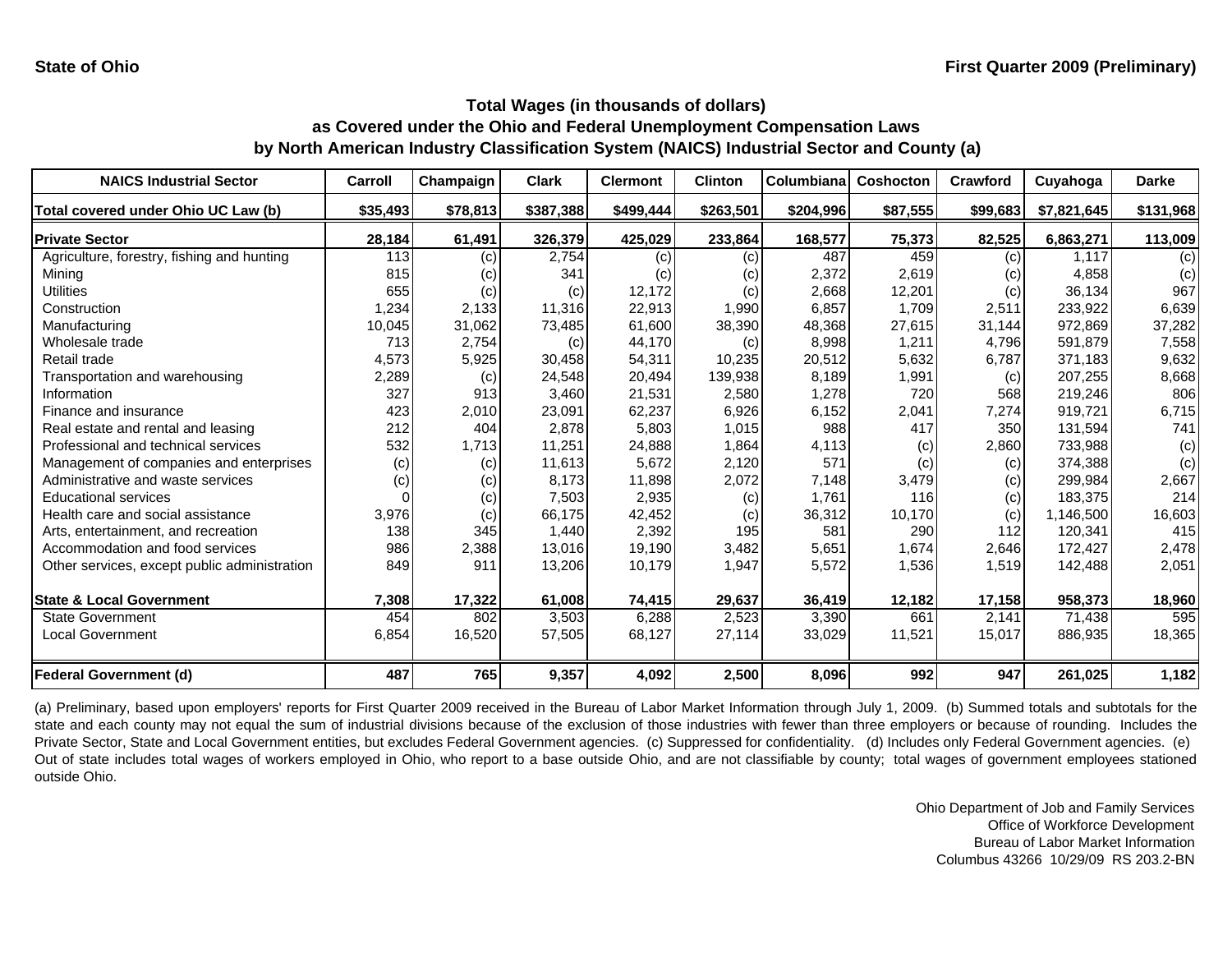| <b>NAICS Industrial Sector</b>               | <b>Defiance</b> | <b>Delaware</b> | Erie      | <b>Fairfield</b> | <b>Fayette</b> | <b>Franklin</b> | <b>Fulton</b> | Gallia    | Geauga    | Greene    |
|----------------------------------------------|-----------------|-----------------|-----------|------------------|----------------|-----------------|---------------|-----------|-----------|-----------|
| Total covered under Ohio UC Law (b)          | \$131,561       | \$825,789       | \$265,910 | \$293,343        | \$81,743       | \$7,435,638     | \$135,287     | \$101,672 | \$279,715 | \$504,711 |
| <b>Private Sector</b>                        | 114,431         | 744,142         | 212,826   | 213,239          | 66,170         | 6,192,807       | 113,377       | 86,134    | 240,676   | 402,703   |
| Agriculture, forestry, fishing and hunting   | 297             | 1,105           | (c)       | 409              | 243            | 2,394           | 1,249         | (c)       | (c)       | (c)       |
| Mining                                       |                 | 430             | (c)       | 345              |                | 2,926           |               | (c)       | (c)       | (c)       |
| <b>Utilities</b>                             | 594             | 2,498           | (c)       | 3,131            | (c)            | 91,666          | (c)           | 19,907    |           | (c)       |
| Construction                                 | 3,606           | 22,942          | 7,000     | 13,636           | 2,034          | 246,009         | 5,919         | 8,254     | 15.423    | 16,121    |
| Manufacturing                                | 50,278          | 75,670          | 60,559    | 49,146           | 19,846         | 481,787         | 59,591        | 5,448     | 83,647    | 41,190    |
| Wholesale trade                              | 4,336           | 34,069          | 15,607    | 9,521            | (c)            | 407,963         | 7,437         | 1,104     | 22,256    | 13,847    |
| Retail trade                                 | 11,896          | 59,125          | 22,649    | 32,471           | 10,059         | 451,700         | 7,781         | 7,146     | 24,499    | 48,360    |
| Transportation and warehousing               | 4,092           | 30,067          | (c)       | 5,015            | 10,489         | 399,103         | (c)           | 2,508     | 4,704     | (c)       |
| Information                                  | 2,590           | 12,874          | 2,765     | 2,106            | 491            | 249.071         | 953           | 674       | 1.466     | 18,249    |
| Finance and insurance                        | 6,387           | 96,462          | 6,421     | 7,702            | 4,483          | 813,058         | 3,039         | 3,403     | 8,609     | 12,303    |
| Real estate and rental and leasing           | 375             | 9,257           | 1,581     | 2,594            | 534            | 103.418         | 619           | 377       | 1.501     | 3,023     |
| Professional and technical services          | 2,054           | 262,523         | 7,034     | 9,133            | (c)            | 696,369         | (c)           | (c)       | 11,193    | 132,673   |
| Management of companies and enterprises      | 2,015           | 15,093          | 1,020     | 3,256            | (c)            | 524,970         | (c)           | (c)       | 7,017     | 3,554     |
| Administrative and waste services            | 1,997           | 19,127          | 4,638     | 18,226           | 838            | 388,541         | 2,082         | 1,486     | 9,953     | 19,578    |
| <b>Educational services</b>                  | (c)             | 9,111           | 1,395     | 1,824            | (c)            | 106,138         | (c)           | (c)       | 4,236     | 13,003    |
| Health care and social assistance            | (c)             | 46,264          | 43,148    | 32,129           | (c)            | 817,205         | (c)           | (c)       | 28,760    | 41,944    |
| Arts, entertainment, and recreation          | 241             | 8,037           | 11,643    | 1,127            | 318            | 52,337          | 787           | 88        | 1,588     | 1,719     |
| Accommodation and food services              | 3,373           | 27,456          | 14,834    | 13,614           | 3,096          | 202,655         | 2,370         | 2,730     | 5,940     | 21,719    |
| Other services, except public administration | 2,463           | 12,032          | 3,750     | 7,854            | 843            | 155,496         | 1,522         | 1,664     | 7,522     | 6,388     |
| <b>State &amp; Local Government</b>          | 17,130          | 81,647          | 53,084    | 80,105           | 15,574         | 1,242,831       | 21,911        | 15,538    | 39,038    | 102,008   |
| <b>State Government</b>                      | 1,545           | 11.197          | 12,085    | 8.707            | 637            | 616,166         | 2,276         | (c)       | 2,226     | (c)       |
| Local Government                             | 15,585          | 70,450          | 40,999    | 71,398           | 14,937         | 626,665         | 19,635        | (c)       | 36,812    | (c)       |
| <b>Federal Government (d)</b>                | 1,178           | 3,012           | 2,962     | 2,969            | 633            | 186,788         | 1,062         | 905       | 1,745     | 216,292   |

(a) Preliminary, based upon employers' reports for First Quarter 2009 received in the Bureau of Labor Market Information through July 1, 2009. (b) Summed totals and subtotals for the state and each county may not equal the sum of industrial divisions because of the exclusion of those industries with fewer than three employers or because of rounding. Includes the Private Sector, State and Local Government entities, but excludes Federal Government agencies. (c) Suppressed for confidentiality. (d) Includes only Federal Government agencies. (e) Out of state includes total wages of workers employed in Ohio, who report to <sup>a</sup> base outside Ohio, and are not classifiable by county; total wages of government employees stationed outside Ohio.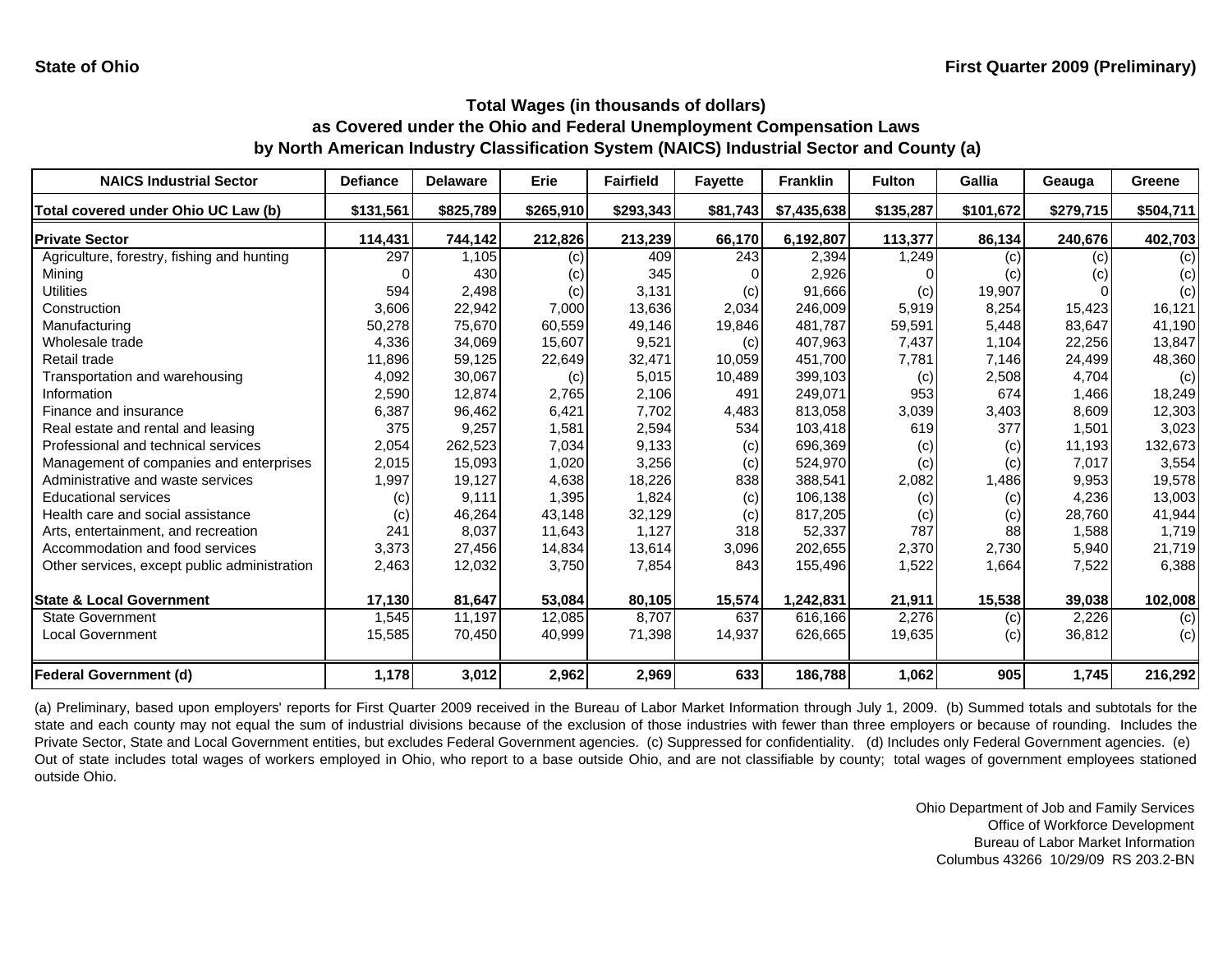| <b>NAICS Industrial Sector</b>               | <b>Guernsey</b> | <b>Hamilton</b> | <b>Hancock</b> | <b>Hardin</b> | <b>Harrison</b> | Henry    | Highland | <b>Hocking</b> | <b>Holmes</b>      | Huron     |
|----------------------------------------------|-----------------|-----------------|----------------|---------------|-----------------|----------|----------|----------------|--------------------|-----------|
| Total covered under Ohio UC Law (b)          | \$104,445       | \$5,939,859     | \$355,381      | \$59,848      | \$25,519        | \$82,096 | \$74,607 | \$46,452       | \$106,798          | \$155,235 |
| <b>Private Sector</b>                        | 83,008          | 5,434,480       | 322,791        | 48,912        | 20,267          | 64,908   | 53,221   | 28,233         | 92,924             | 133,392   |
| Agriculture, forestry, fishing and hunting   | 128             | 918             | 353            | 1,012         | 126             | (c)      | 120      | 110            | $\overline{1,029}$ | (c)       |
| Mining                                       | 2,164           | 1,837           | (c)            |               | 5,871           | (c)      | 432      | 1,411          | 1,085              | (c)       |
| <b>Utilities</b>                             | 1,044           | 25,199          | 2,529          | 928           | 337             | (c)      | 1,129    | 56             | (c)                | (c)       |
| Construction                                 | 5,120           | 233,001         | (c)            | 712           | 352             | 3,729    | 1,681    | 1,573          | 10,922             | 11,363    |
| Manufacturing                                | 27,866          | 852,685         | 105,015        | 18,604        | 4,922           | 31,442   | 16,732   | 8,111          | 39,358             | 52,659    |
| Wholesale trade                              | 2,601           | 433,842         | 11,189         | 2,374         | 1,415           | (c)      | 1,685    | 654            | 4,288              | (c)       |
| Retail trade                                 | 9,159           | 276,252         | 28,561         | 4,440         | 1,315           | 5,143    | 8,061    | 4,112          | 8,840              | 9,857     |
| Transportation and warehousing               | 2,431           | 103,320         | 21,913         | 1,278         | 836             | 4,771    | 1,299    | 255            | (c)                | 9,507     |
| Information                                  | 988             | 152,593         | 4,308          | 524           | 130             | 1,132    | 2,571    | 421            | 560                | 2,205     |
| Finance and insurance                        | 2,582           | 477,949         | 6,486          | 1,669         | (c)             | 2,572    | 4,222    | 1,368          | 3,574              | 3,842     |
| Real estate and rental and leasing           | 514             | 67,781          | 2,578          | 304           | (c)             | 540      | 317      | 299            | 176                | 577       |
| Professional and technical services          | 2,913           | 567,646         | 14,998         | 1,128         | 189             | 665      | (c)      | 799            | (c)                | 3,613     |
| Management of companies and enterprises      | 1,320           | 771,157         | 8,471          | O             | (c)             |          | (c)      | $\Omega$       | (c)                | 746       |
| Administrative and waste services            | 1,215           | 243,302         | 7,277          | 214           | (c)             | 671      | 873      | 598            | 4,898              | 1,173     |
| <b>Educational services</b>                  | 201             | 83,222          | 9,293          | (c)           | (c)             | 221      | (c)      | 164            | (c)                | (c)       |
| Health care and social assistance            | 16,997          | 829,848         | 39,034         | (c)           | (c)             | 8,455    | (c)      | 4,691          | (c)                | (c)       |
| Arts, entertainment, and recreation          | 145             | 67,520          | 630            | 144           | 64              | 100      | 201      | 195            | 93                 | 273       |
| Accommodation and food services              | 3,841           | 132,530         | 9,666          | 2,646         | 404             | 1,181    | 2,033    | 2,464          | 3,086              | 3,536     |
| Other services, except public administration | 1,780           | 113,877         | 5,860          | 768           | 223             | 1,301    | 902      | 952            | 1,104              | 2,757     |
| <b>State &amp; Local Government</b>          | 21,436          | 505,380         | 32,590         | 10,937        | 5,251           | 17,188   | 21,387   | 18,220         | 13,874             | 21,843    |
| <b>State Government</b>                      | 6,377           | (c)             | 2,852          | 484           | 432             | 584      | 1,235    | 5,253          | 487                | 1,082     |
| Local Government                             | 15,059          | (c)             | 29,738         | 10,453        | 4,819           | 16,604   | 20,152   | 12,967         | 13,387             | 20,761    |
| <b>Federal Government (d)</b>                | 1,203           | 142,000         | 2,166          | 795           | 604             | 747      | 1,174    | 484            | 708                | 1,492     |

(a) Preliminary, based upon employers' reports for First Quarter 2009 received in the Bureau of Labor Market Information through July 1, 2009. (b) Summed totals and subtotals for the state and each county may not equal the sum of industrial divisions because of the exclusion of those industries with fewer than three employers or because of rounding. Includes the Private Sector, State and Local Government entities, but excludes Federal Government agencies. (c) Suppressed for confidentiality. (d) Includes only Federal Government agencies. (e) Out of state includes total wages of workers employed in Ohio, who report to <sup>a</sup> base outside Ohio, and are not classifiable by county; total wages of government employees stationed outside Ohio.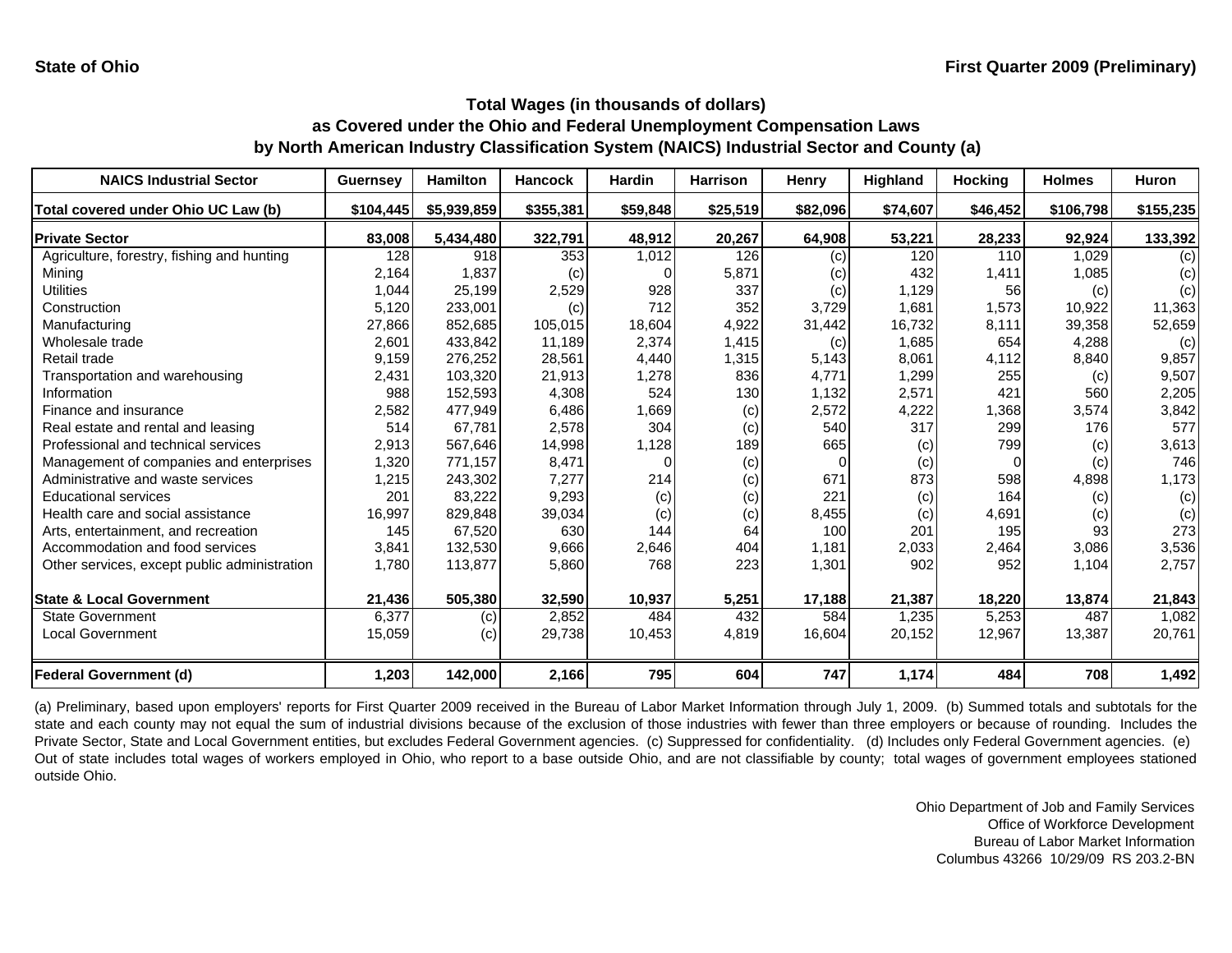| <b>NAICS Industrial Sector</b>               | <b>Jackson</b> | Jefferson | Knox      | Lake      | Lawrence | Licking   | Logan     | Lorain    | Lucas       | <b>Madison</b> |
|----------------------------------------------|----------------|-----------|-----------|-----------|----------|-----------|-----------|-----------|-------------|----------------|
| Total covered under Ohio UC Law (b)          | \$74,863       | \$229,006 | \$160,568 | \$877,594 | \$82,616 | \$440,216 | \$160,990 | \$828,278 | \$1,968,680 | \$112,064      |
| <b>Private Sector</b>                        | 60,419         | 201,737   | 136,654   | 760,253   | 59,107   | 361,678   | 140,667   | 678,595   | 1,644,293   | 78,383         |
| Agriculture, forestry, fishing and hunting   | 373            | (c)       | 272       | 3,318     | (c)      | 2,306     | 575       | 4,970     | 1.595       | 813            |
| Mining                                       | 2,296          | (c)       | 850       | 5,000     | (c)      | 1,253     | 301       | 180       | 1,434       |                |
| <b>Utilities</b>                             | (c)            | 28,168    | 872       | 54,636    | 1,712    | 4,169     | 426       | 7,798     | 15,879      | (c)            |
| Construction                                 | 2,996          | 33,346    | 5,518     | 30,558    | 6,296    | 22,406    | 4,649     | 32,162    | 96,303      | 3,164          |
| Manufacturing                                | 22,794         | 34,388    | 59,121    | 266,538   | 6,413    | 73,179    | 71,194    | 240,109   | 298,078     | 25,542         |
| Wholesale trade                              | 1,596          | 5,995     | 3,865     | 57,391    | 1,540    | 14.582    | 4,951     | 31.833    | 84.973      | (c)            |
| Retail trade                                 | 7,276          | 14,809    | 12,096    | 76.063    | 10,996   | 40,175    | 8,730     | 68,163    | 138,715     | 9,918          |
| Transportation and warehousing               | (c)            | 10,414    | 1,068     | 5,368     | 6,609    | 20,185    | 10,751    | 14,568    | 61,810      | 8,458          |
| Information                                  | 674            | 4,898     | 2,691     | 7,334     | 952      | 4,660     | 968       | 7,830     | 32,577      | 534            |
| Finance and insurance                        | 2,303          | 3,056     | 3,891     | 21,598    | 2,076    | 31,749    | 2,421     | 19,794    | 95,255      | 1,559          |
| Real estate and rental and leasing           | 345            | 1,728     | 810       | 5,737     | 278      | 4,241     | 1,095     | 6,019     | 16,584      | 501            |
| Professional and technical services          | 646            | 3,979     | 2,376     | 37,707    | 1,771    | 26,195    | (c)       | 27,197    | 109,382     | 7,355          |
| Management of companies and enterprises      | 852            | 740       | 1,056     | 16,950    | 822      | 14,104    | (c)       | 19,495    | 91,845      | 271            |
| Administrative and waste services            | 2,702          | 5,514     | 2,120     | 26,515    | 2,426    | 11,534    | 6,965     | 28,842    | 68.120      | 3,117          |
| <b>Educational services</b>                  | 27             | (c)       | 12,897    | 9,975     | 163      | 11,532    | 75        | 21,986    | 27,336      | 275            |
| Health care and social assistance            | 10,576         | (c)       | 20,360    | 87,413    | 12,127   | 55,355    | 14,771    | 108,566   | 399,905     | 9,078          |
| Arts, entertainment, and recreation          | 44             | 222       | 397       | 3,843     | 88       | 2,253     | 1,185     | 2,528     | 11,340      | 109            |
| Accommodation and food services              | 2,399          | 4,445     | 3,854     | 25,683    | 3,064    | 14,330    | 2,702     | 21,851    | 52,946      | 2,436          |
| Other services, except public administration | 992            | 2,947     | 2,540     | 18,626    | 1,537    | 7,470     | 3,073     | 14,702    | 40,218      | 586            |
| <b>State &amp; Local Government</b>          | 14,444         | 27,269    | 23,914    | 117,342   | 23,509   | 78,538    | 20,323    | 149,682   | 324,386     | 33,682         |
| <b>State Government</b>                      | 2,719          | 1,325     | (c)       | 2,074     | 2,511    | 14,289    | 1,019     | 16,053    | 109,261     | 17,240         |
| Local Government                             | 11,725         | 25,944    | (c)       | 115,268   | 20,998   | 64,249    | 19,304    | 133,629   | 215,125     | 16,442         |
| <b>Federal Government (d)</b>                | 797            | 2,706     | 1,228     | 6,068     | 1,425    | 6,706     | 1,735     | 27,179    | 26,710      | 923            |

(a) Preliminary, based upon employers' reports for First Quarter 2009 received in the Bureau of Labor Market Information through July 1, 2009. (b) Summed totals and subtotals for the state and each county may not equal the sum of industrial divisions because of the exclusion of those industries with fewer than three employers or because of rounding. Includes the Private Sector, State and Local Government entities, but excludes Federal Government agencies. (c) Suppressed for confidentiality. (d) Includes only Federal Government agencies. (e) Out of state includes total wages of workers employed in Ohio, who report to <sup>a</sup> base outside Ohio, and are not classifiable by county; total wages of government employees stationed outside Ohio.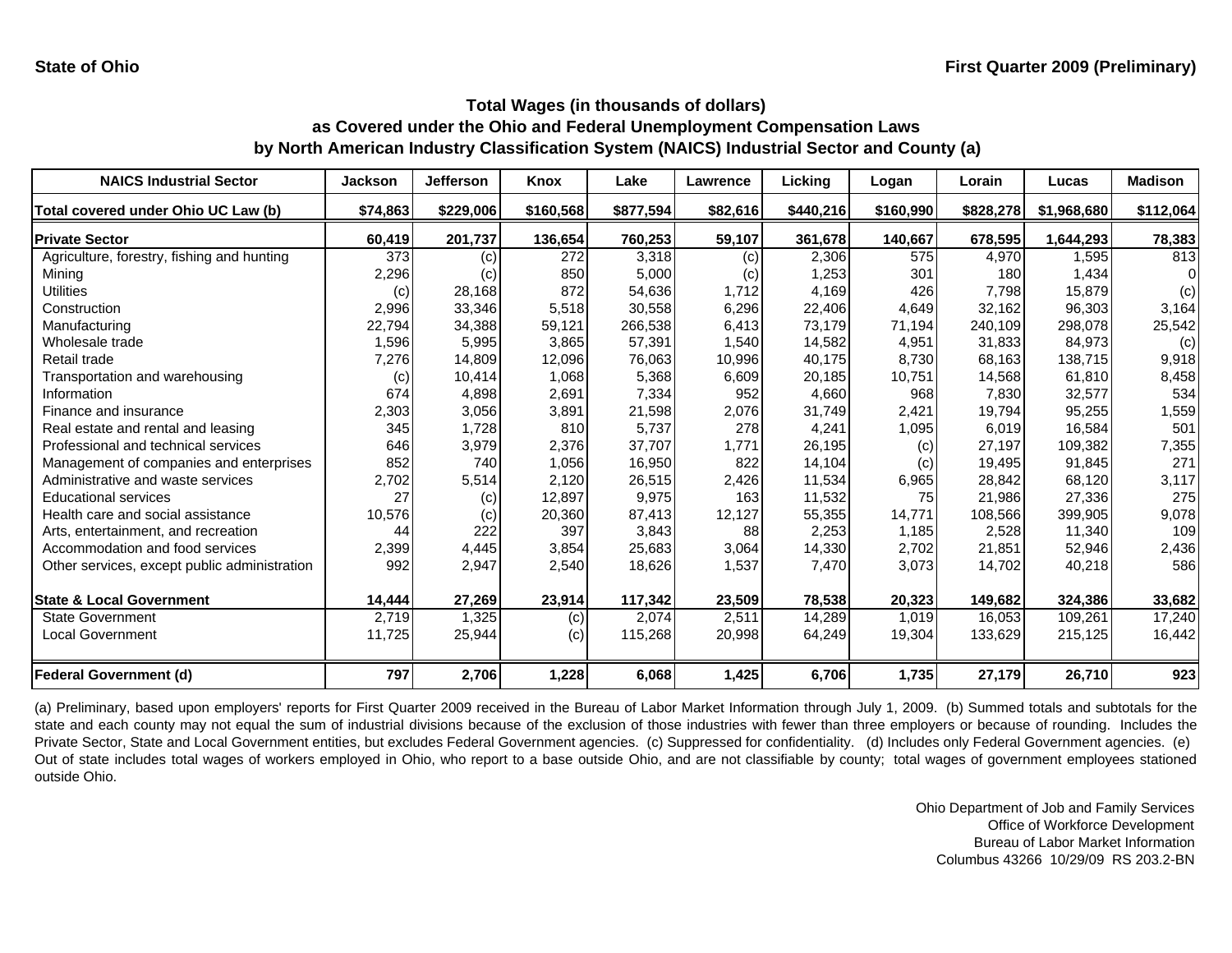| <b>NAICS Industrial Sector</b>               | <b>Mahoning</b> | <b>Marion</b> | <b>Medina</b> | <b>Meigs</b> | <b>Mercer</b> | Miami     | <b>Monroe</b> | Montgomery  | Morgan   | <b>Morrow</b> |
|----------------------------------------------|-----------------|---------------|---------------|--------------|---------------|-----------|---------------|-------------|----------|---------------|
| Total covered under Ohio UC Law (b)          | \$758,217       | \$216,555     | \$481,051     | \$20,545     | \$120,864     | \$313,629 | \$30,533      | \$2,400,955 | \$15,954 | \$35,722      |
| <b>Private Sector</b>                        | 624,769         | 159,411       | 410,749       | 13,106       | 98,792        | 265,220   | 25,021        | 2,087,610   | 10,936   | 22,103        |
| Agriculture, forestry, fishing and hunting   | 727             | (c)           | 731           | 105          | (c)           | 369       | (c)           | (c)         | (c)      | (c)           |
| Mining                                       | 3,665           | (c)           | 407           | 1,236        | (c)           | 333       | 310           | (c)         | (c)      | (c)           |
| Utilities                                    | 8,171           | (c)           | (c)           | (c)          | (c)           | (c)       | 605           | 22,192      | (c)      | (c)           |
| Construction                                 | 40,423          | 4,938         | 28,624        | 1,701        | 8,498         | 12,896    | 1,138         | 84,745      | 394      | 1,274         |
| Manufacturing                                | 89,114          | 65,064        | 93,770        | 696          | 38,863        | 101,929   | (c)           | 333,003     | 4,455    | 8,709         |
| Wholesale trade                              | 50,926          | 7,757         | (c)           | 414          | (c)           | 20,933    | 1,233         | 113,087     | 745      | 626           |
| Retail trade                                 | 70,896          | 14,456        | 43,655        | 2,242        | 9,942         | 25,060    | 1,314         | 136,722     | 1,201    | 3,460         |
| Transportation and warehousing               | 27,328          | (c)           | 26,491        | (c)          | 7,891         | (c)       | 1,800         | 65,333      | (c)      | (c)           |
| Information                                  | 19,916          | 9,304         | 4,745         | (c)          | 1,283         | 1,876     | 242           | 147,109     | 219      | 357           |
| Finance and insurance                        | 31,757          | 5,051         | 13,114        | 913          | 6,083         | 9,381     | (c)           | 140,961     | 556      | 639           |
| Real estate and rental and leasing           | 7,036           | 1,456         | 3,551         | 37           | 575           | 2,491     | (c)           | 26,999      | 16       | 119           |
| Professional and technical services          | 33,957          | 2,940         | 20,687        | (c)          | 2,813         | (c)       | 272           | 182,033     | 200      | 672           |
| Management of companies and enterprises      | 11,592          | 1,798         | 49,411        | (c)          | 327           | (c)       | $\Omega$      | 119,894     | $\Omega$ | (c)           |
| Administrative and waste services            | 41,326          | 4,048         | 19,973        | 466          | 1,215         | 6,110     | 238           | 82,137      | 98       | (c)           |
| <b>Educational services</b>                  | 7,909           | 442           | 1,680         | (c)          | 183           | 968       | (c)           | 64,245      |          | (c)           |
| Health care and social assistance            | 137,233         | 26,664        | 47,483        | (c)          | 6,919         | 36,265    | (c)           | 442,202     | 1,891    | (c)           |
| Arts, entertainment, and recreation          | 1,665           | 581           | 2,549         | (c)          | 386           | 765       | (c)           | 10,659      | (c)      | 163           |
| Accommodation and food services              | 25,207          | 4,812         | 13,580        | (c)          | 2,501         | 10,142    | (c)           | 66,601      | (c)      | 757           |
| Other services, except public administration | 15,922          | 2,910         | 8,779         | (c)          | 2,409         | 5,181     | 451           | 48,530      | 152      | 586           |
| <b>State &amp; Local Government</b>          | 133,449         | 57,144        | 70,303        | 7,439        | 22,071        | 48,409    | 5,511         | 313,345     | 5,018    | 13,619        |
| <b>State Government</b>                      | 40,818          | 18,720        | 1,953         | 450          | 1,408         | 2,199     | 416           | 24.415      | 644      | 1,050         |
| <b>Local Government</b>                      | 92,631          | 38,424        | 68,350        | 6,989        | 20,663        | 46,210    | 5,095         | 288,930     | 4,374    | 12,569        |
| <b>Federal Government (d)</b>                | 17,923          | 1,521         | 4,815         | 770          | 1,023         | 2,487     | 547           | 73,937      | 416      | 557           |

(a) Preliminary, based upon employers' reports for First Quarter 2009 received in the Bureau of Labor Market Information through July 1, 2009. (b) Summed totals and subtotals for the state and each county may not equal the sum of industrial divisions because of the exclusion of those industries with fewer than three employers or because of rounding. Includes the Private Sector, State and Local Government entities, but excludes Federal Government agencies. (c) Suppressed for confidentiality. (d) Includes only Federal Government agencies. (e) Out of state includes total wages of workers employed in Ohio, who report to <sup>a</sup> base outside Ohio, and are not classifiable by county; total wages of government employees stationed outside Ohio.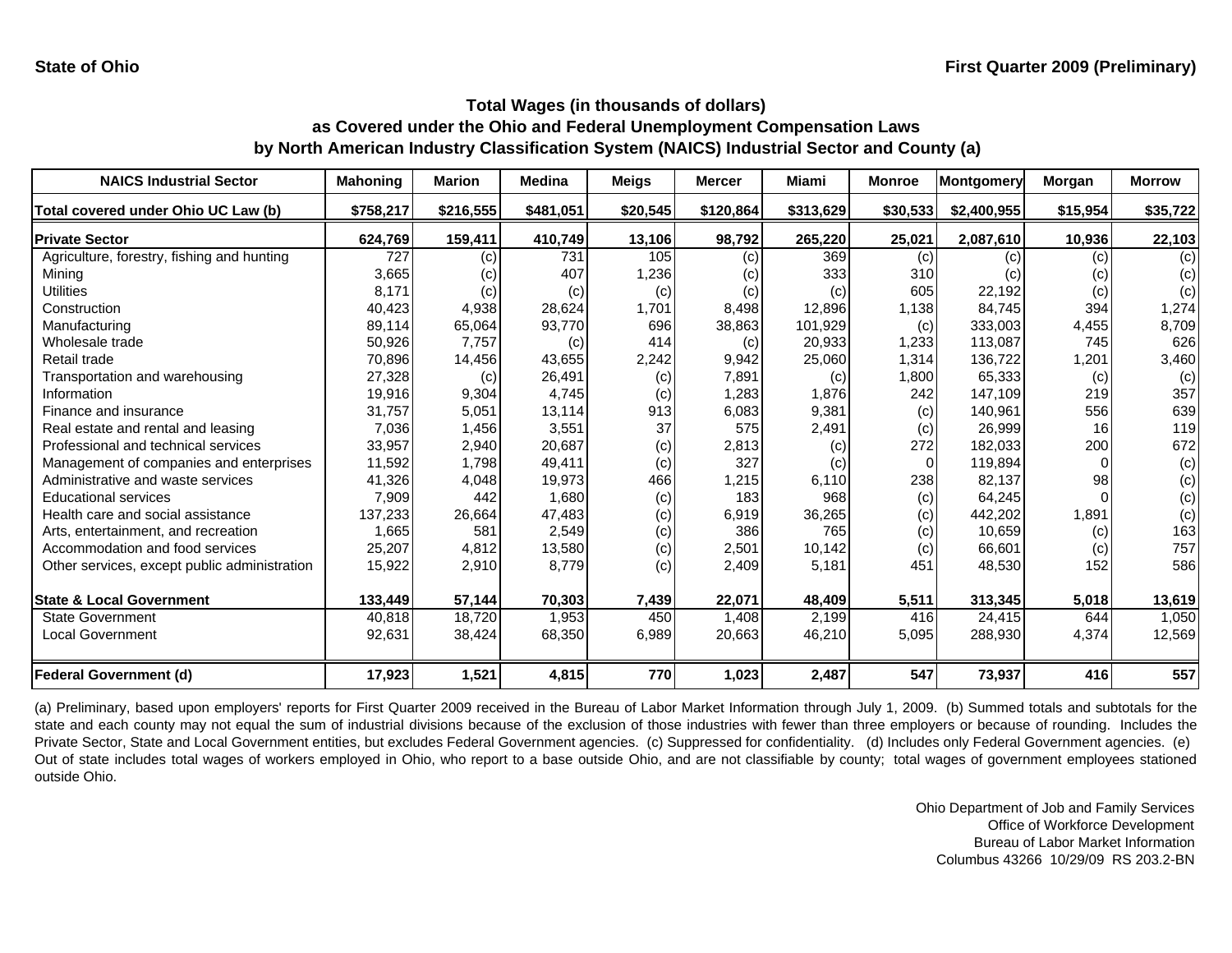| <b>NAICS Industrial Sector</b>               | <b>Muskingum</b> | <b>Noble</b> | <b>Ottawa</b> | <b>Paulding</b> | Perry    | Pickaway  | <b>Pike</b> | Portage   | <b>Preble</b> | Putnam   |
|----------------------------------------------|------------------|--------------|---------------|-----------------|----------|-----------|-------------|-----------|---------------|----------|
| Total covered under Ohio UC Law (b)          | \$245,680        | \$21,321     | \$116,157     | \$33,363        | \$43,188 | \$123,580 | \$91,098    | \$447,369 | \$77,983      | \$78,800 |
| <b>Private Sector</b>                        | 203,768          | 12,706       | 96,431        | 24,693          | 29,707   | 80,561    | 77,111      | 310,375   | 63,889        | 65,100   |
| Agriculture, forestry, fishing and hunting   | 62               | (c)          | (c)           | (c)             | 122      | (c)       | (c)         | 758       | 422           | (c)      |
| Mining                                       | 3,955            | (c)          | (c)           | (c)             | 2,297    | (c)       | (c)         | 6,298     | 196           | (c)      |
| Utilities                                    | 4,793            | 115          | (c)           | (c)             | 726      | 1,537     | (c)         | (c)       | (c)           | (c)      |
| Construction                                 | 6,301            | 525          | 3,329         | 1,521           | 7,579    | 4,791     | 9,950       | 13,924    | 2,580         | 6,353    |
| Manufacturing                                | 41,249           | 4,045        | 27,672        | 9,991           | 6,145    | 30,223    | 35,596      | 118,631   | 35,513        | 31,063   |
| Wholesale trade                              | 11,377           | 678          | (c)           | 1,194           | 635      | 6,635     | (c)         | 33,566    | 3.434         | (c)      |
| Retail trade                                 | 25,041           | 1,230        | 7,229         | 2,174           | 2,668    | 8,061     | 4,735       | 30,459    | 6,112         | 5,368    |
| Transportation and warehousing               | 9,925            | 499          | 2,839         | (c)             | 267      | 1,694     | 932         | (c)       | (c)           | 2,446    |
| Information                                  | 4.110            | (c)          | 831           | 137             | 327      | 520       | 344         | 3,183     | 178           | 682      |
| Finance and insurance                        | 9,155            | (c)          | 2,819         | 718             | 1,236    | 2,490     | 1,476       | 7,169     | 1,938         | 2,982    |
| Real estate and rental and leasing           | 1,797            | (c)          | 956           | 104             | 78       | 546       | 158         | 3,717     | 340           | 164      |
| Professional and technical services          | 5,523            | 305          | (c)           | 424             | 714      | (c)       | (c)         | 13,466    | 1,058         | 2,546    |
| Management of companies and enterprises      | 770              | (c)          | (c)           | O               | (c)      | (c)       | (c)         | 9,587     | (c)           | $\Omega$ |
| Administrative and waste services            | 3,745            | (c)          | 905           | 447             | (c)      | 2,937     | 6,232       | 6,906     | (c)           | 1,155    |
| <b>Educational services</b>                  | 4,905            |              | (c)           | (c)             | (c)      | 36        | 145         | 4,849     | (c)           | 452      |
| Health care and social assistance            | 55,248           | 2,114        | (c)           | (c)             | (c)      | 12,798    | 7,900       | 25,853    | (c)           | 5,600    |
| Arts, entertainment, and recreation          | 907              | (c)          | 1,982         | 44              | 74       | 529       | 22          | 2,194     | 79            | 240      |
| Accommodation and food services              | 8,888            | (c)          | 2,965         | 375             | 851      | 2,591     | 1,513       | 12,894    | 2,005         | 1,383    |
| Other services, except public administration | 6,016            | (c)          | 1,745         | 492             | 665      | 1,166     | 850         | 7,881     | 1,181         | 1,426    |
| <b>State &amp; Local Government</b>          | 41,912           | 8,616        | 19,726        | 8,669           | 13,481   | 43,020    | 13,986      | 136,994   | 14,094        | 13,699   |
| <b>State Government</b>                      | 3,762            | (c)          | 2,464         | 428             | 594      | 18,793    | 1,047       | (c)       | 867           | 796      |
| <b>Local Government</b>                      | 38,150           | (c)          | 17,262        | 8,241           | 12,887   | 24,227    | 12,939      | (c)       | 13,227        | 12,903   |
| <b>Federal Government (d)</b>                | 3,246            | 225          | 2,070         | 486             | 609      | 1,039     | 881         | 3,512     | 841           | 747      |

(a) Preliminary, based upon employers' reports for First Quarter 2009 received in the Bureau of Labor Market Information through July 1, 2009. (b) Summed totals and subtotals for the state and each county may not equal the sum of industrial divisions because of the exclusion of those industries with fewer than three employers or because of rounding. Includes the Private Sector, State and Local Government entities, but excludes Federal Government agencies. (c) Suppressed for confidentiality. (d) Includes only Federal Government agencies. (e) Out of state includes total wages of workers employed in Ohio, who report to <sup>a</sup> base outside Ohio, and are not classifiable by county; total wages of government employees stationed outside Ohio.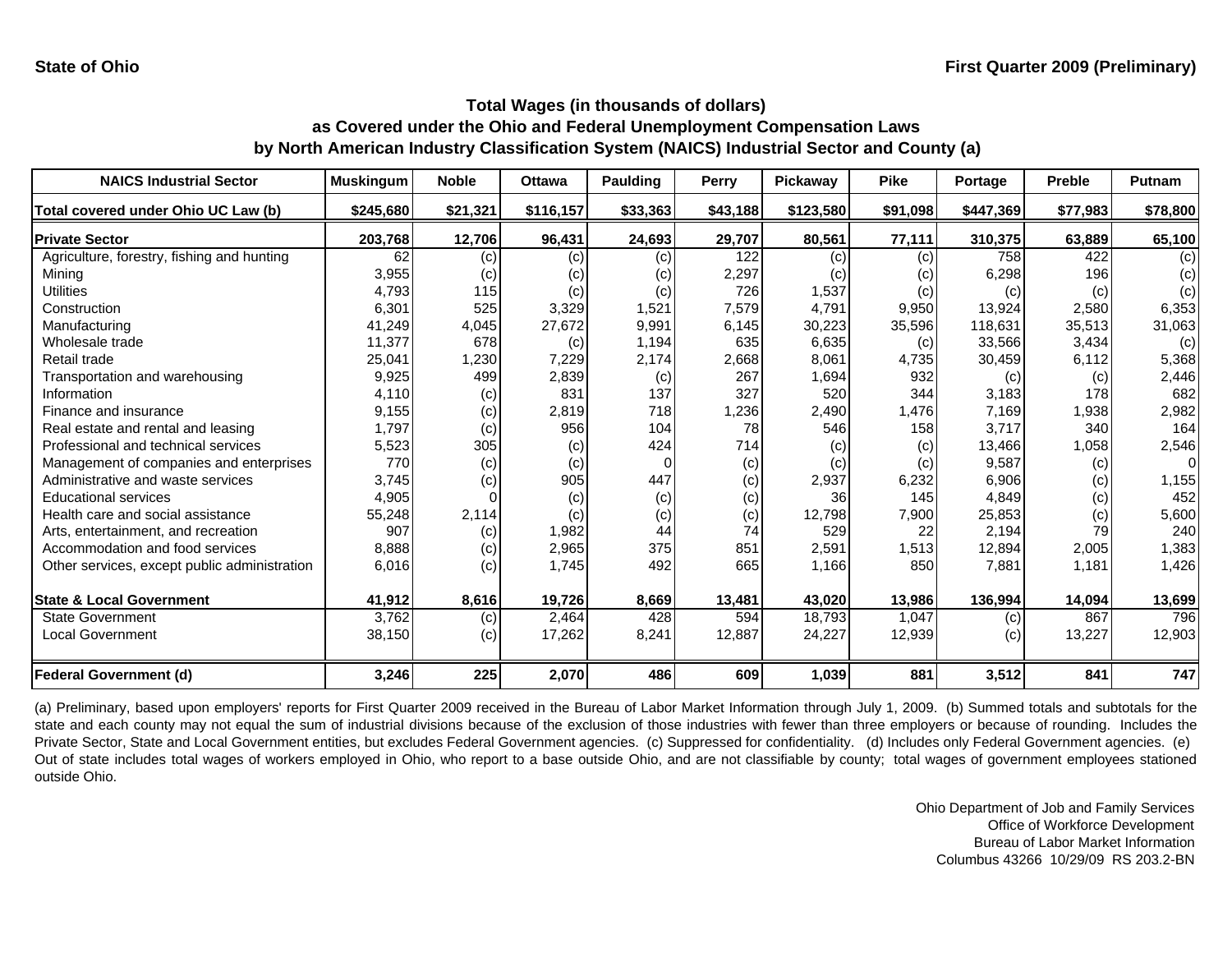| <b>NAICS Industrial Sector</b>               | <b>Richland</b> | <b>Ross</b> | <b>Sandusky</b> | <b>Scioto</b> | <b>Seneca</b> | <b>Shelby</b> | <b>Stark</b> | <b>Summit</b> | <b>Trumbull</b> | <b>Tuscarawas</b> |
|----------------------------------------------|-----------------|-------------|-----------------|---------------|---------------|---------------|--------------|---------------|-----------------|-------------------|
| Total covered under Ohio UC Law (b)          | \$413,922       | \$211,275   | \$186,762       | \$179,330     | \$146,199     | \$242,017     | \$1,317,247  | \$2,697,427   | \$583,871       | \$238,425         |
| <b>Private Sector</b>                        | 336,493         | 162,503     | 159,713         | 126,993       | 119,968       | 215,636       | 1,146,442    | 2,377,353     | 490,073         | 198,889           |
| Agriculture, forestry, fishing and hunting   | 402             | 271         | (c)             | 187           | 532           | (c)           | 1,049        | 819           | 325             | 657               |
| Mining                                       | 176             | 147         | (c)             | 230           | 1,041         | (c)           | 3,351        | 1,406         | 372             | 6,808             |
| Utilities                                    | (c)             | 4,018       | 1,239           | 2,541         | 2,277         | (c)           | 10,960       | 36,643        | 3,568           | 1,196             |
| Construction                                 | 15,541          | 5,688       | 6,965           | 7,994         | 6,952         | 12,822        | 62,200       | 97,363        | 19.584          | 10,743            |
| Manufacturing                                | 112,795         | 42,738      | 77,535          | 17,976        | 43,498        | 126,448       | 334,726      | 395,768       | 167,355         | 64,996            |
| Wholesale trade                              | 16,586          | 4,712       | 4,465           | 2.131         | 5,205         | 15,361        | 69.869       | 187,569       | 23,321          | 10,850            |
| Retail trade                                 | 36,728          | 20,238      | 14,621          | 16,105        | 11,508        | 10,602        | 104,143      | 190,242       | 52,945          | 22,244            |
| Transportation and warehousing               | (c)             | 3,796       | 3,546           | 3,189         | 4,523         | (c)           | 22,394       | 78,764        | 19,685          | 6,868             |
| Information                                  | 11,728          | 4,441       | 1,289           | 2,124         | 1,514         | 2,364         | 18,645       | 53,376        | 6,699           | 2,938             |
| Finance and insurance                        | 11,964          | 4,681       | 4,160           | 5,352         | 5,182         | 3,748         | 67,758       | 131,072       | 14,128          | 6,962             |
| Real estate and rental and leasing           | 2,294           | 868         | 2,092           | 1,436         | 358           | 1,036         | 8,984        | 20,121        | 7,333           | 1,672             |
| Professional and technical services          | 9,462           | 2,961       | 2,932           | 6,135         | 2,567         | 3,910         | 43,514       | 173,347       | 13,399          | 7,516             |
| Management of companies and enterprises      | 2,626           | 3,309       | 2,829           | 513           | 3,053         |               | 25,140       | 359,425       | 11,900          | 1,213             |
| Administrative and waste services            | 14,953          | 4,688       | 3,918           | 1,816         | 2,659         | 5,024         | 43,060       | 116,130       | 20,434          | 6,737             |
| <b>Educational services</b>                  | 2,075           | 722         | (c)             | 1,148         | 6,819         | (c)           | 20.773       | 25,471        | 2,697           | 751               |
| Health care and social assistance            | 64,070          | 49,398      | (c)             | 48,702        | 16,141        | (c)           | 235,615      | 387,298       | 98,137          | 31,992            |
| Arts, entertainment, and recreation          | 1,590           | 513         | 705             | 291           | 346           | 204           | 5,289        | 12,665        | 1,809           | 653               |
| Accommodation and food services              | 13,023          | 7,259       | 5,010           | 6,419         | 3,188         | 3,650         | 40,179       | 61,520        | 17,056          | 7,932             |
| Other services, except public administration | 6,672           | 2,053       | 3,844           | 2,703         | 2,607         | 2,877         | 28,795       | 48,351        | 9,327           | 6,160             |
| <b>State &amp; Local Government</b>          | 77,429          | 48,773      | 27,048          | 52,337        | 26,231        | 26,381        | 170,806      | 320,074       | 93,798          | 39,536            |
| <b>State Government</b>                      | 21,132          | 20,713      | 1,423           | 23,055        | 5,580         | 4,720         | 19.821       | 69,489        | 9.754           | 6,160             |
| Local Government                             | 56,297          | 28,060      | 25,625          | 29,282        | 20,651        | 21,661        | 150,985      | 250,585       | 84,044          | 33,376            |
| <b>Federal Government (d)</b>                | 8,151           | 28,320      | 1,321           | 1,936         | 1,467         | 967           | 14,382       | 27,088        | 6,052           | 2,428             |

(a) Preliminary, based upon employers' reports for First Quarter 2009 received in the Bureau of Labor Market Information through July 1, 2009. (b) Summed totals and subtotals for the state and each county may not equal the sum of industrial divisions because of the exclusion of those industries with fewer than three employers or because of rounding. Includes the Private Sector, State and Local Government entities, but excludes Federal Government agencies. (c) Suppressed for confidentiality. (d) Includes only Federal Government agencies. (e) Out of state includes total wages of workers employed in Ohio, who report to <sup>a</sup> base outside Ohio, and are not classifiable by county; total wages of government employees stationed outside Ohio.